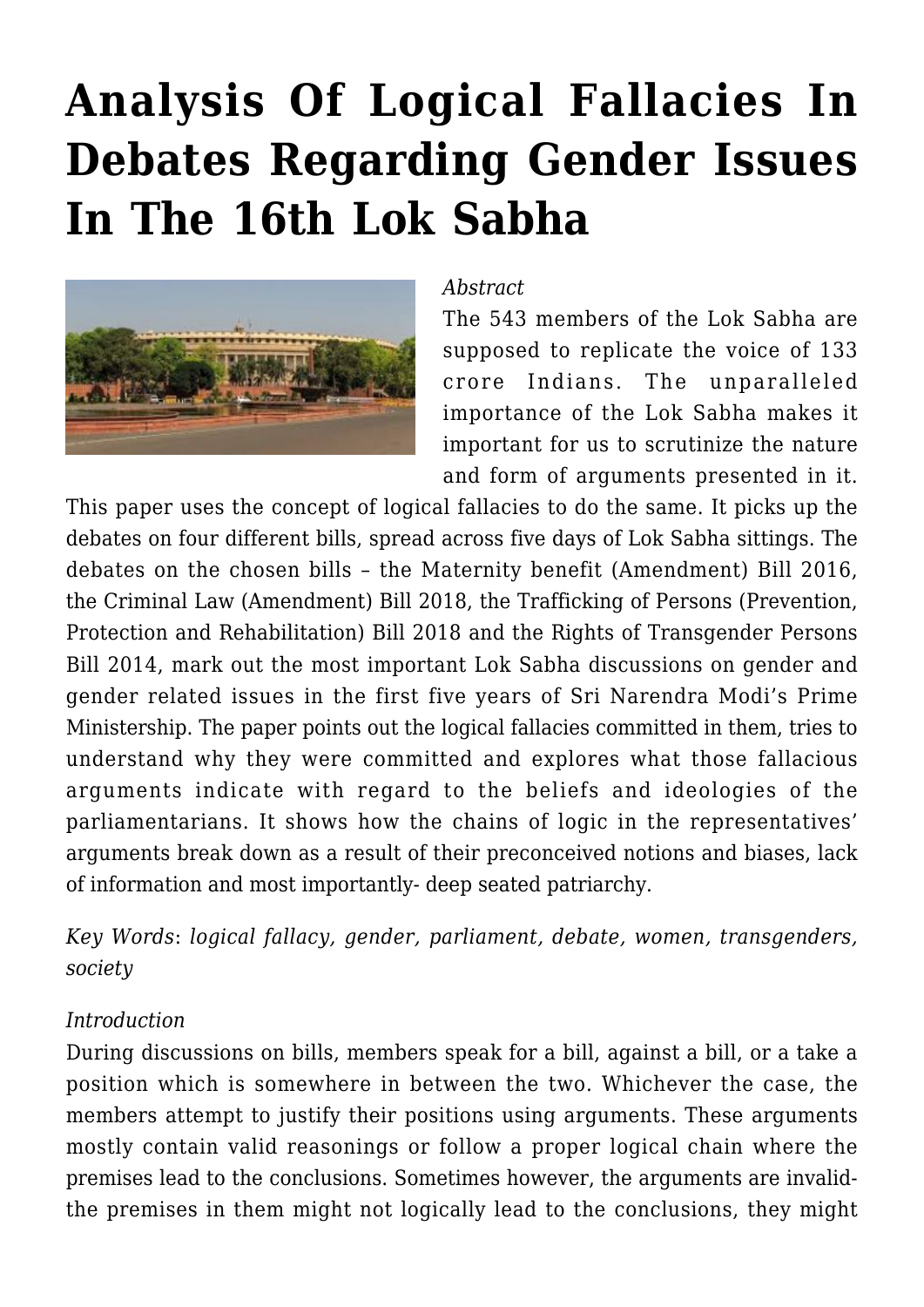involve improper assumptions, or they might try to divert the attention from the point of concern. When there are such problems in the reasoning in an argument, the argument is called logically fallacious. Work in the field of pointing of out logically fallacious arguments and classifying them started with Aristotle *[i]* , and the field has expanded and developed since. "A fallacious argument, as almost every account from Aristotle onwards tells you, is one that seems to be valid but is not so" (Hamblin 1970: 12). In these arguments, the premises don't lead to the conclusions and there is a mistake in reasoning (Copi, et. al. 2014: 109-110). These arguments have been classified into types considering their individual natures and scopes *[ii]*. A most common type for example, often found in political arguments is the Ad Hominem fallacy . Here the argument is aimed against the people holding the differing opinion and not the opinion in itself, although "the character of an adversary is logically irrelevant to the truth or falsity of what that person asserts, or to the correctness of the reasoning employed" (Cohen and Nagel 1998: 107).

It is mostly manifested in the form of personal attacks, or as it is called in the political arena-'mudslinging'. Parliamentarian Shri Tathagata Satpathy for example, in the debate on the Maternity Benefit (Amendment) Bill 2016, dated 9th March 2017 says, "We have been kind of overburdened, bored and sick of this Government just throwing these economy-related Bills on the House and on all of us: the torture of making business easy for a few handful people, who will make money to be paid to political parties, and we are bearing the brunt of passing all those laws which will help a handful of Indians, not the large number of Indians" (130). Regardless of the truth or falsity of his claims, the kind of economic policies pursued by the government has no bearing on the merits/demerits of the bill at hand. The parliamentarian, by saying the above is trying to discredit the character of the supporters of the bill but provides no arguments for or against the bill in itself. Again, during the debate on the Criminal Law (Amendment) Bill 2018 dated 30 July 2018, Professor Saugata Roy said, "I thought for one day, whether what they were saying is right, whether we are proving ourselves to be blood thirsty, thirsty by asking for death penalty for rapists. Then, my conscience told me, no. Those who rape children of 16 or 12 years, do not deserve any mercy. Let them die, if it is proved. That is why, I support this bill. This is not being blood thirsty. This is being just" (244). There might be good enough reasons for supporting capital punishment for serious crimes but here Prof. Roy relies solely on his feelings and what he thinks his 'conscience' told him. Such arguments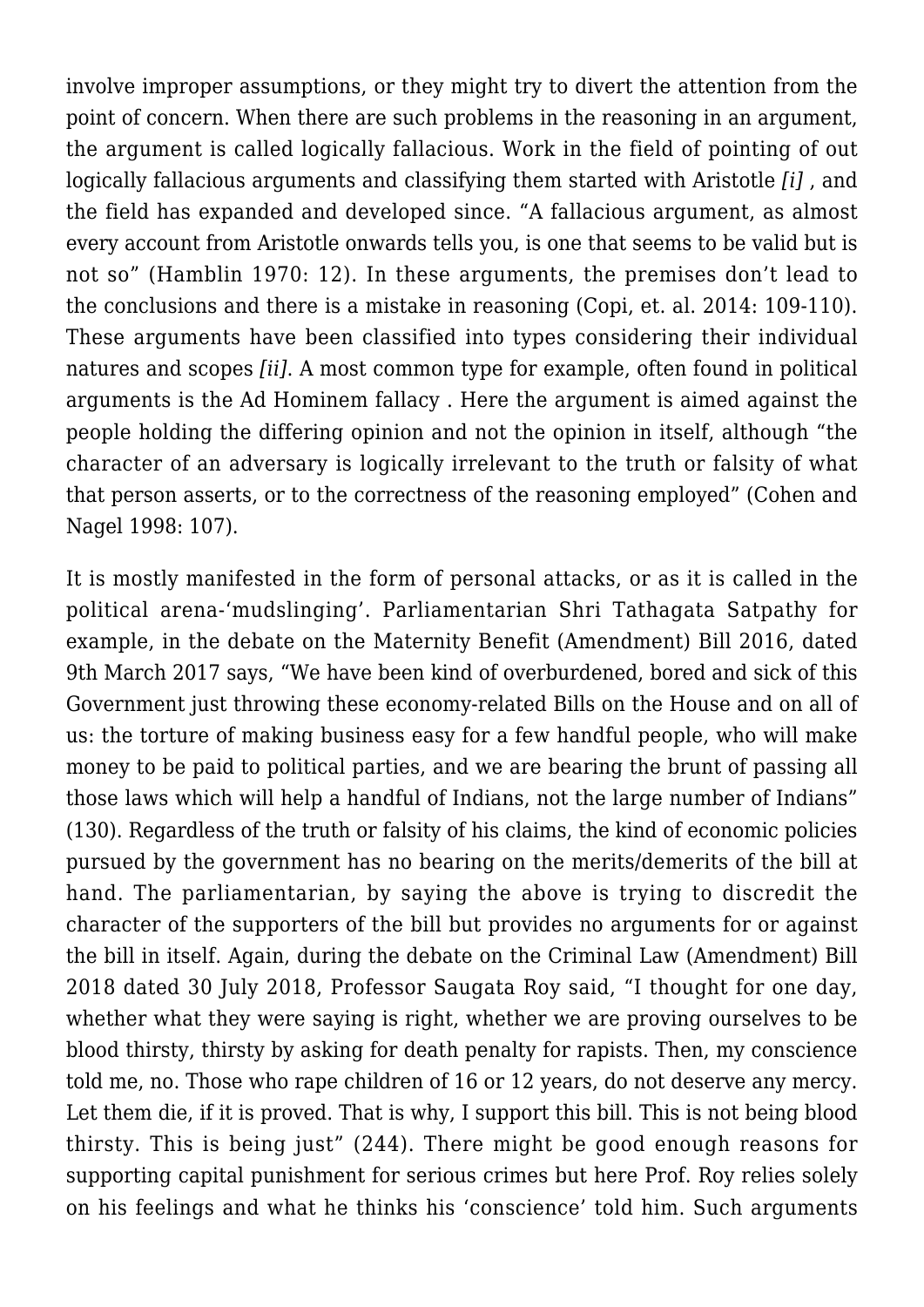appeal to the hearer's emotions more than their reasoning, and commit the fallacy called 'appeal to emotion' (Wrisley 2018: 98-101). While emotions might be important parts of arguments, an argument solely resting on the waves of emotions and lacking any concrete base of logical reasoning is deemed to be fallacious.

Similarly, there are other fallacies which exist and the paper deals with. The list is presented below *[iii]* –

– *Red Herring:* The red herring is a fallacious argument whose effectiveness lies in distraction. Attention is deflected; readers or listeners are drawn to some aspect of the topic under discussion by which they are led away from the issue that had been the focus of the discussion (Tindale 2007: 28-30).

– *Slippery Slope:* A fallacy in which change in a particular direction is asserted to lead inevitably to further changes (usually undesirable) in the same direction. But the inevitability of the consequences is no way supported by further reasoning (Tindale 2007: 185-187).

– *Hasty Generalization:* A fallacy of defective induction in which one moves carelessly from a single case, or a very few cases, to a largescale generalization about all or most cases (Tindale 2007: 150-154).

– *Strawman:* The Straw Man fallacy involves the attribution or assumption of a position, which is then attacked or dismissed. It involves deliberate misinterpretation of the opponent and attacking that weaker version of the opponent's argument (Tindale 2007: 19-24).

– *Irrelevant Conclusion:* A fallacy in which the premises support a different conclusion from the one that is proposed. Here the arguer ends up providing arguments for something entirely different than what he/she is supposed to (Tindale 2007: 34-36).

– *Post Hoc:* This involves representing as causes things which are not causes, on the ground that they happened along with or before the event in question (Tindale 2007: 174- 179).

– *Fallacy of Presumption:* It is a fallacy in which the conclusion depends on a tacit assumption that is dubious, unwarranted, or false (Copi, et al. 2014: 138-139).

When these fallacies committed by the parliamentarians are revealed and assessed, a large amount of information is revealed about the generalized nature of discussions in the political forum. The red herrings show how members of opposition try diverting attention to the faults of the government, faults which are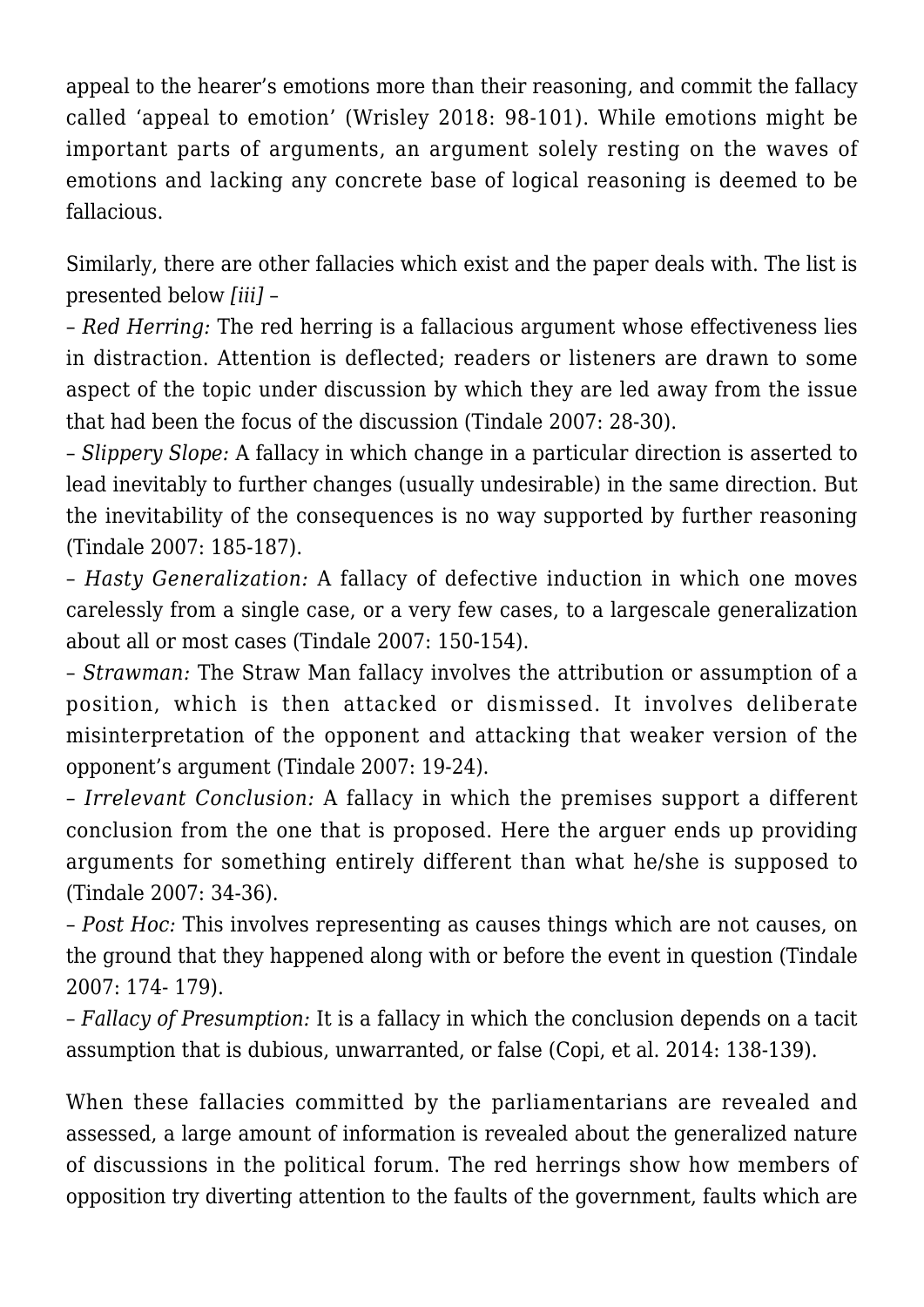unrelated to the bill being discussed. They also show how the government tries to bend the focus towards issues they have a better record at, while escaping the complexities of the discussion. The slippery slopes on both sides give us glimpses of the illogical fears which exist hidden among representatives of the various shades of the political spectrum.

The hasty generalizations sometimes reveal unfortunate attitudes of casual sexism and the false presumptions help us gain a sight of the deep-seated patriarchy in Indian minds. The revelation of fallacies also helps us understand the various strategies (ethical or otherwise) used by the political leaders to sway public opinion.

Among the bills under consideration is the Maternity Benefit (Amendment) Bill which increases the time period of maternity leave for women working in the organized sector from 12 weeks to 24 weeks, the Criminal Law (Amendment) Bill makes punishment for rape against female minors much more stringent, and makes it possible to award death penalty to criminals who raped girls under the age of 12, the Trafficking of Persons (Prevention, Protection and

Rehabilitation) Bill strengthens the mechanism of prevention and makes provisions for rehabilitation of victims of human trafficking, and the Rights of Transgender Persons Bill aims to improve the lives of the transgender community and involves their institutionalized identification and registration.

# *Methodology*

The 16th Lok Sabha sat for a total of 1615 hours spread over 331 days and passed 133 bills. The written records of all [the](http://loksabhaph.nic.in/Debates/textofdebate.aspx)se discussions are available online in the [official website of Lok Sabha](http://loksabhaph.nic.in/Debates/textofdebate.aspx) *[iv]*. However, an in-depth analysis of all these documents is extremely difficult, also since a wide variety of issues are discussed in the house, drawing conclusions would be almost impossible. Hence a single subject had to be chosen, bills involving which could be analyzed. In

contemporary India, where gender issues often dominate public discussions and all sides of the political arena claim to be champions of 'promoting the welfare of women' if not gender equality per se, gender issues seemed to be the best candidate. Now, in the first five years of Modi era, five bills intricately related to gender issues were discussed in the Lok Sabha- the Maternity benefit (Amendment) Bill 2016, the Criminal Law (Amendment) Bill 2018, the Trafficking of Persons (Prevention, Protection and Rehabilitation) Bill 2018, the Rights of Transgender Persons Bill 2014, and the Muslim Women (Protection of Rights on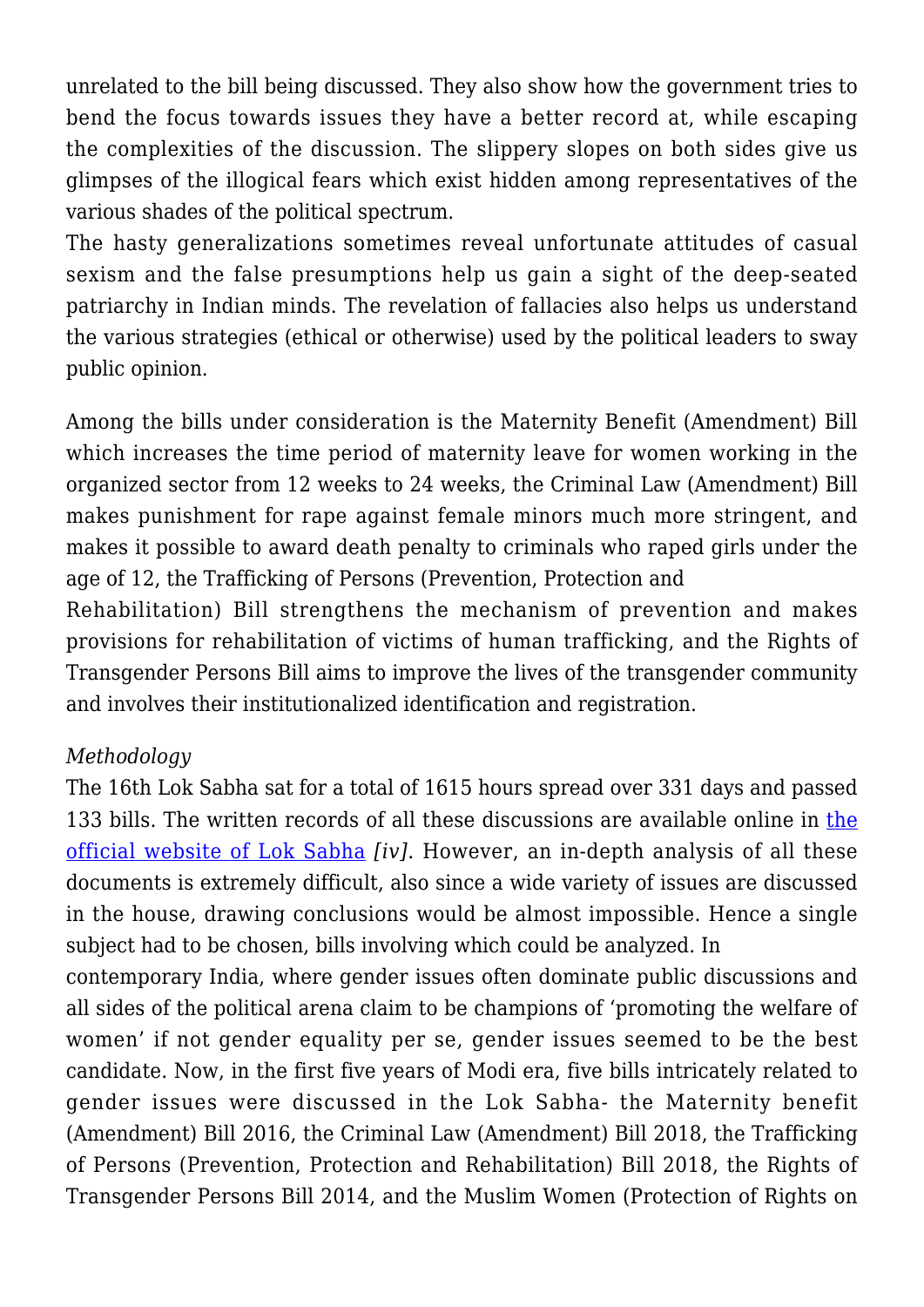Marriage) Bill, 2017, discussions regarding four of which have been included. The discussion which occurred on the Muslim Women (Protection of Rights on Marriage) Bill, however, was unfortunately much more on the lines of religion and the acceptability of state intervention on matters related to religion than on the lines of gender issues or rights of women. Hence, the paper had to exclude the discussion on that bill from the analysis as the inductions from the fallacies committed in that discussion would have been very different in nature and would not have helped the cause at hand. The discussion on the Maternity Benefit (Amendment Bill) was held on 9 th March 2017, the discussion on the Criminal Law (Amendment) Bill was held on 30 th July 2018 and the discussion on the Trafficking of Persons (Prevention, Protection and Rehabilitation) Bill was held on 26 th July 2018. Two days of discussion on the Rights of Transgender Persons Bill has been considered – 26 th February 2016 and 29 th April 2016. It must be mentioned that only the written records of the proceedings of the house, which is available in public domain in [Lok Sabha's official website,](http://loksabhaph.nic.in/Debates/textofdebate.aspx) has been considered *[iv]*. The recorded debates were scrutinized, and all the arguments by all the speakers were taken into account. In each of these arguments, it was checked if the premises of the arguments lead to the conclusions. If not, the type of fallacy committed was found out. In the process, all the logical fallacies committed by the members in the debates were marked out and classified. An attempt to contextualize the various groups of fallacious arguments followed and all the information the exercise could provide was collected. The result of the same has been presented below.

#### *Diversion of Attention*

During the debates, attempts were often made to divert attention from the bills at hand through red herrings, sometimes towards issues completely unrelated to gender. Mostly the parliamentarians used it to showcase the apparent commendable jobs of the governments with which they associate themselves. During the debate on the Maternity Benefit Bill, Shrimati M. Vasanthi from Tenkasi, Tamil Nadu, used more than 25% of her speech *[v]* to describe in detail the Cradle Baby Scheme, the Integrated Child Development Scheme, the newly available Mobile Anganwadi services, the Amma Canteen Scheme, and other such policies and actions of the Tamil Nadu state AIDMK government (126)*[vi]*. While a few of these policies had significant impact on gender issues, they had no connection with the issue that was the subject of discussion in the house. Similarly, during the same debate, Member of Parliament Dr. Sanjay Jaysawal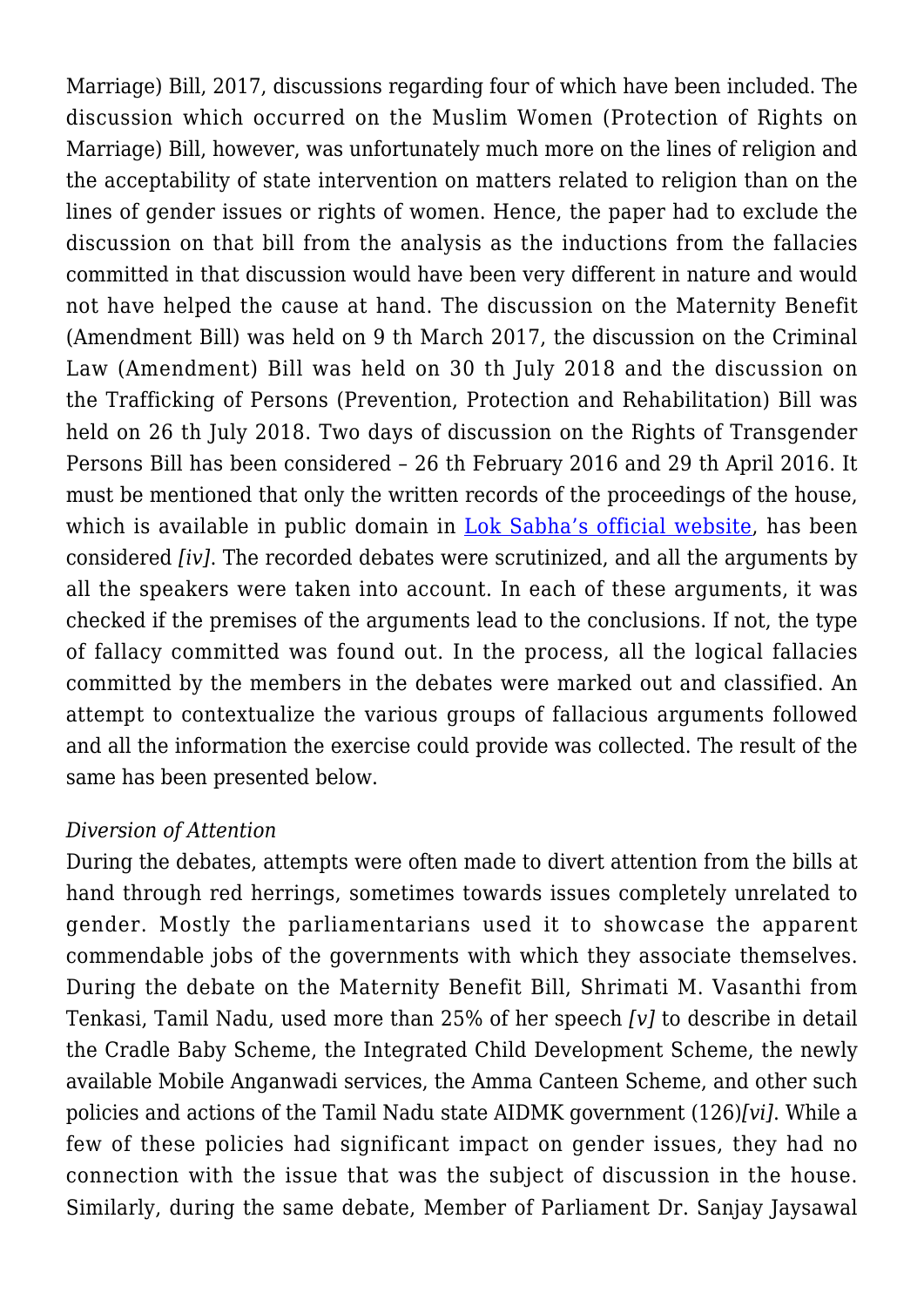claimed that no government did nearly as much as the then national government, pointing towards the benefits of the Ujjwala Yojna (160). Sri Om Birla from Kota, during the discussion on the Trafficking of Persons Bill tried to present to parliamentarians the apparently wonderful work done by the national government in uplifting the 115 backward districts of the country (142). During the same debate, Shrimati Maneka Gandhi, after accepting "this is not relevant to this subject" went on to talk about the rape kits distributed by the national government and its numerous benefits (225). Sri Arvind Sawant, during the discussion on the Maternity Benefits Bill tried to impress upon other parliaments how he had pressed for the availability of washrooms for women in local trains and metros in a meeting regarding railways (135). The use of red herrings to make Lok Sabha speeches sound like advertising campaigns reduces the time devoted to nuanced discussion of the bills on the table. In none of these cases did the parliamentarians attempt to justify or point out the relevance of what they said with regards to the subject of debate. It shows us what our parliamentarians want us to focus on. The most jarring red herring was probably committed by Sri Ramesh Biduri, who during the debate on the Maternity Benefits Bill, after attempting to point out the lack of any activity on government's side during the last 60 years, started expressing his disapproval of the continuing practice of polygamy among Muslims and the perceived high fertility rates among Muslim women (185).

## *Fear Mongering and Insults*

Slippery Slopes were used by some parliamentarians for fear mongering about the impacts of the bills, presenting worst case scenarios as the only possible results of bills. Their arguments had conclusions which were possible, but highly improbable. Dr Shashi Tharoor somehow "clearly" saw the intervention of some "vested interests" because the draft bill against trafficking of persons had no provision for regular inspection of shelter homes (132). Because the bill talked about cooperation with the private sector, Mr. Tharoor asked, "Are we now through the law empowering a nameless set of companies to profit from dealing with the trafficking of persons?" (135). Similarly parliamentarian Tathagatha Satpathy declared that "we will eventually be nabbing and seizing the properties of the farmers, nabbing these middlemen and topping the flow of migrant labor, which is essential for even developed States", because the Trafficking of Persons Bill has provisions allowing the police to conduct raids and seize properties which are suspect of being used for trafficking (155). Conversely, some parliamentarians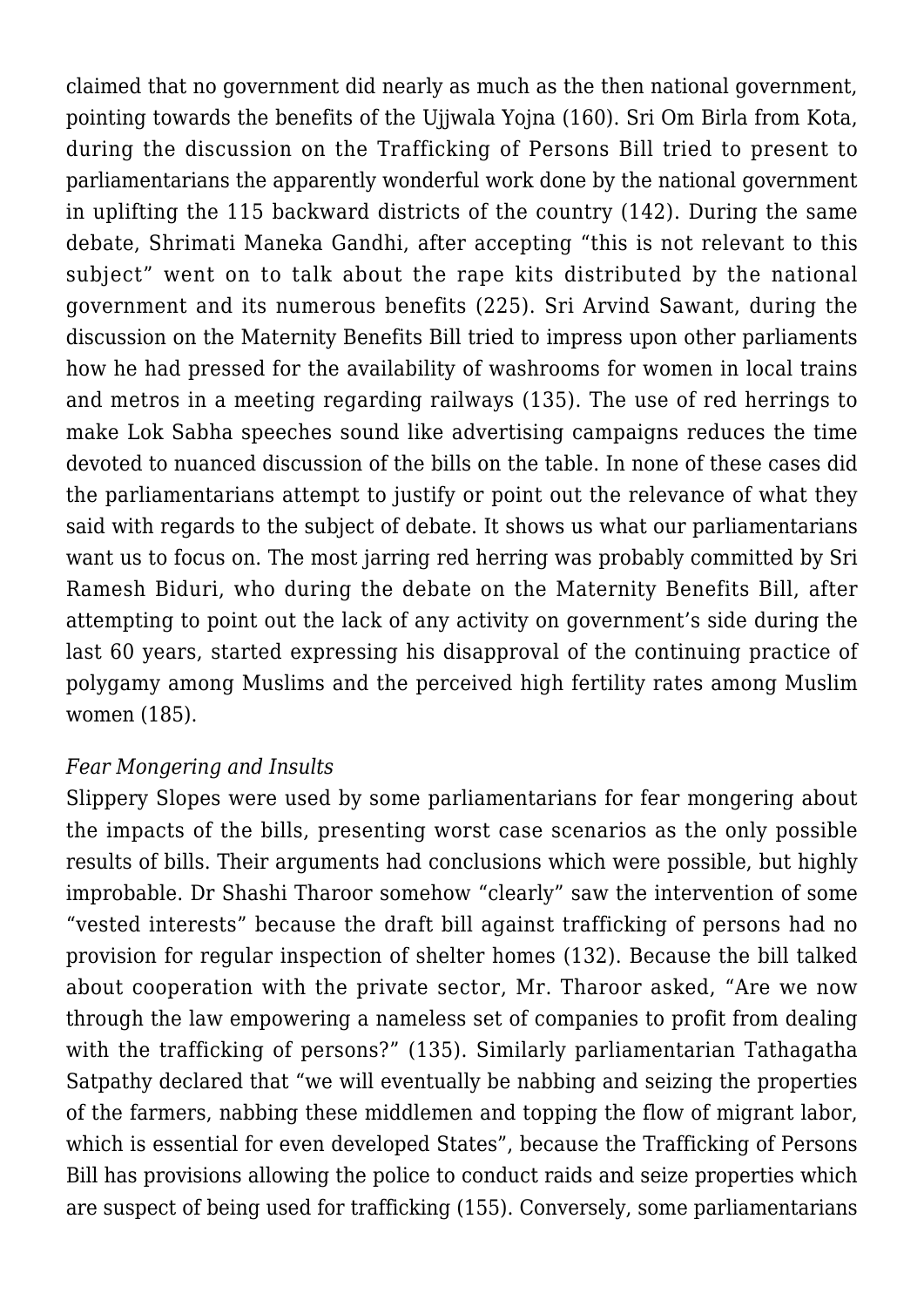put forth horrible things as definitive impacts if the bill is not passed and asked for support. Srimati Maneka Gandhi said, "If today we do not pass this Bill, we are choosing to deny Tara and all the millions like her the fundamental right to life and liberty" (116).

During the discussion on the Transgender Persons Rights Bill the subject to be feared was interestingly 'reservations for transgenders' which some of the parliamentarians had suggested but was not any of the apprehended impacts of the bill. Members of parliament Sri Ramesh Biduri and Nishikant Dubey were sure that transgenders will be alienated from the society and their integration would be impossible if there are any provisions of reservations for transgenders (195)*[vii]*. Parliamentarians Kuwar Bharatendra Singha and Ravindra Babu somehow felt that reservations would lead to "perpetuation of this transgender quality" and a massive increase in the number of transgenders would be inevitable (184). These slippery slopes give us a glimpse of the fears in the minds of parliamentarians, and the parliamentarians being the citizens' representatives, the fears of the citizens. Sometimes far-fetched benefits of government actions were pointed out by parliamentarians like Srimati Jaashebeen Patel who believed that the Prime Minister's order to keep malls and cinema halls open round the year would somehow lead to significant increases in women's employment (179).

Like most other political forums of the country, the Lok Sabha often sees a prosperous trade of accusations and insults. While this is unfortunately unsurprising, it must be remembered that ad hominems hardly add anything of value to the discussions, but rather reduce the space for effective communication and consultation. During the discussion on the Maternity Benefits Bill, parliamentarian Tathagata Satpathy, accused the government of only helping the rich who contribute to their funds, and engaging in "nefarious activities" (134). Sri Ramesh Biduri accused the Indian National Congress of engaging in *nautanki* (unnecessary drama) for vote and not truly wishing the empowerment of women (184). Professor Saugata Roy was dissatisfied with the wording of the Criminal Law Amendment Bill and accused government officials of not knowing proper English (242). Mr. Assaduddin Owaisi claimed that the track record of the government showed that they support the "perpetrators of child rape" (285).

## *Disregarding Heterogeneity*

The fallacies which probably reveal the most about the minds of parliamentarians are hasty generalizations- where probable characteristics of a few in a class are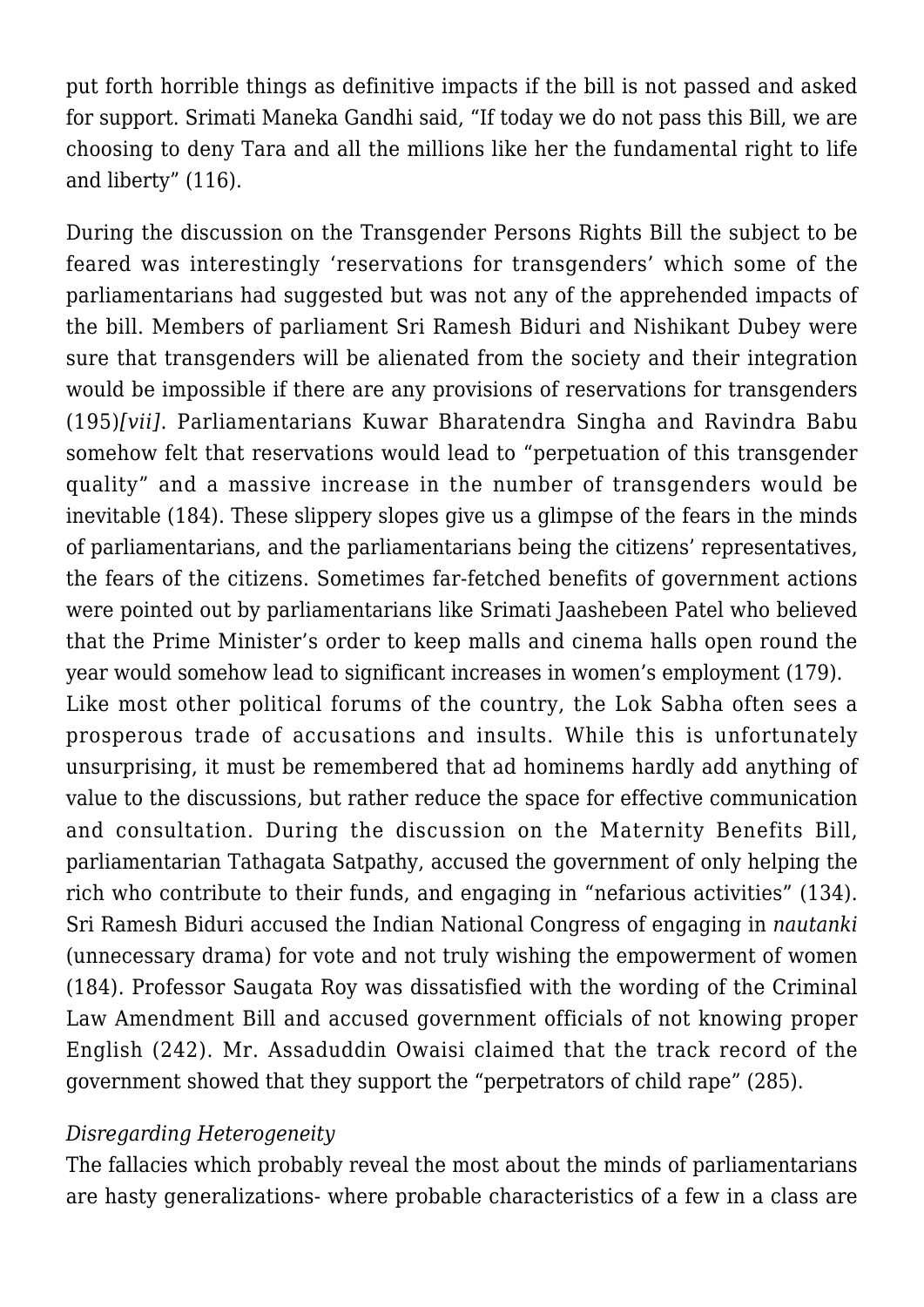associated with all of the members in the class. They reveal the biases and stereotypes in the minds of parliamentarians.

Gender stereotypes being prominent in India, the number of hasty generalizations committed by parliamentarians during discussions on gender related bills is expectantly high. Sometimes the fallacy was used to make the expected beneficiaries of the bill look extremely pitiable- subjects for whom sympathy should overflow. In doing so, the speakers, mostly men, established themselves in a position superior to those of the women. Three of Mr. Ravindra Babu's fallacies are instructional in that respect. During the debate on the Maternity Benefit Bill, he commented, "From the time of menarche, that is attaining puberty, till menopause it is very-very difficult to understand, even to hear, the problems faced by a girl" (138). The parliamentarian here makes the experiences of all females sound extremely painful and on the same breadth makes them ununderstandable and hence impossible to empathize with. During the discussion on the Criminal Law Amendment Bill, parliamentarian Ravindra Babu referred to females as "members of the weak sex" (254) and tried to arouse the sympathy of his fellow parliamentarians (most of whom belong to the stronger sex) for this supposedly naturally weaker half of the population. He also claimed, "The poor people, especially the girls in the villages do not even know what sex is" (255). While the opinion that a significant portion of the human population has no idea about the basic human activity which leads to the creation of humans might sound ridiculous, it points out the parliamentarian's and popular conception of the 'Indian village girl'- who is kept away (sometimes forcefully) from everything related to sexuality and is hence good and pure and deserving of all the sympathies of the members of the parliament.

A different use of hasty generalizations had been to make all members of the beneficiary group look already benefited and privileged, and therefore less deserving of attention and affirmative action. During the discussion on the Maternity Benefit Bill parliamentarian Tathagata Sathpaty said that the "world is turned" and now it's more about "how the women folk want to deal with us" (130). While it can't be ascertained if the esteemed member said the above with sadness, the statement clearly shows that he is unseeing the deep rooted and systematic gender discrimination against women prevalent all around us. Srimati Kakoli Ghosh Dastidar tried to draw attention "to the fact" that women are now finding it difficult to conceive because they are marrying at a later age as a result of their educational aspirations, i.e. the victims of the problem created the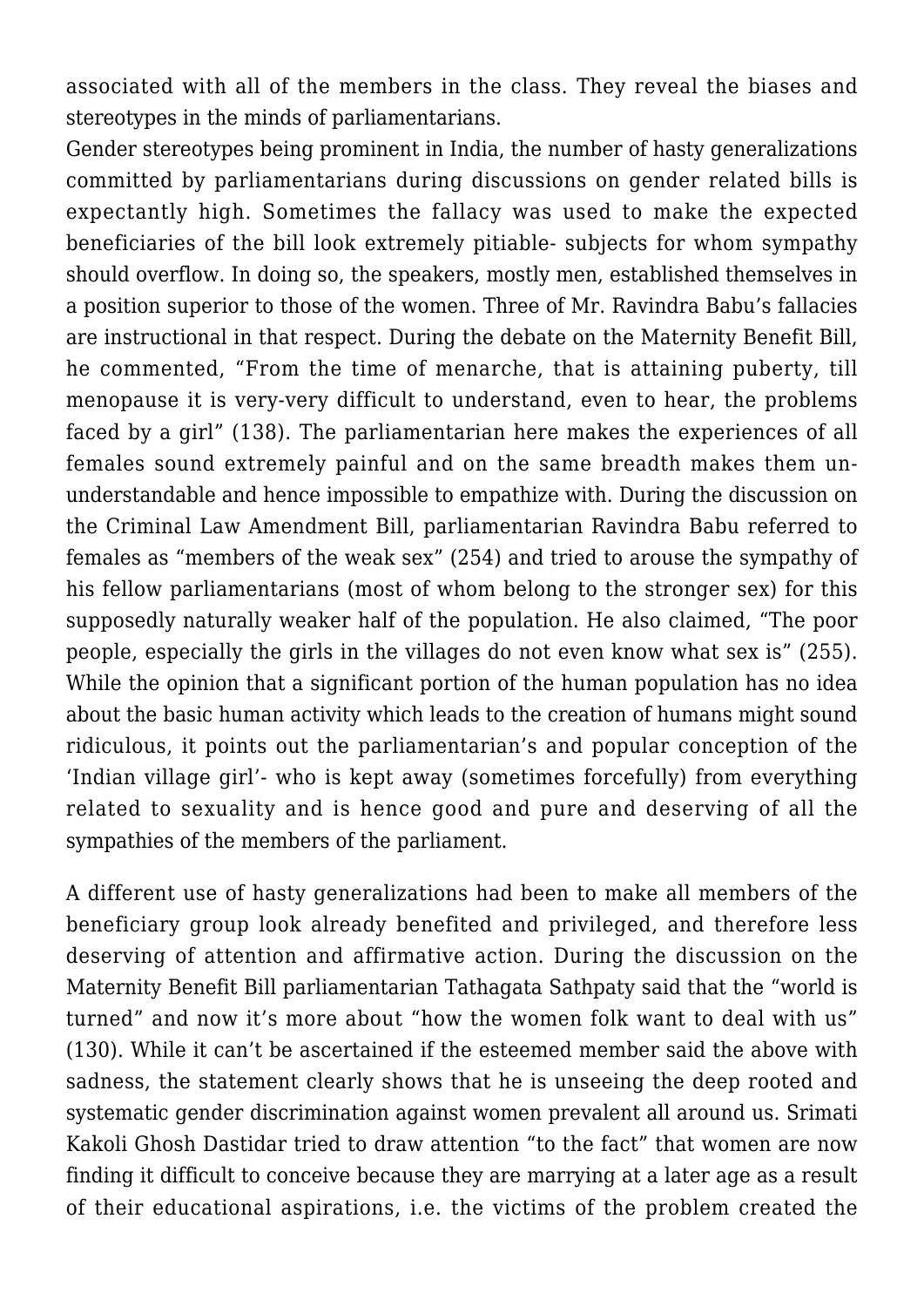problem (159). Sri Vinayak Raut made a sweeping declaration during the debate on the Trafficking of Persons Bill that all the beggar children of Mumbai are from well-to-do households (157). During a discussion on the Transgender Persons Bill on 26 February 2016, parliamentarian Pralhad Singh Patel stated that education of transgender persons was not a concern because he knew one transgender MLA who had a MA degree (183). During the same discussion came probably the greatest Hasty Generalisation. Parliamentarian Kuwar Bharatendra Singh shared the knowledge he had gained from a documentary. He explained how the number of transgenders in India is eerily high and only so because transgender communities have been forcefully castrating children for years (183). He effectively communicated his perception of transgenders as horrible criminals and with it probably also gave us a glimpse of his internal transphobia.

Sometimes hasty generalizations by members led to oversimplification of complex problems. Mr. Tathagata Sathpaty expressed his opinion that all rapes ultimately happen because men aren't able to resist their temptations (133). This understanding of rape erases the important associations of gender violence with other sociological issues, understanding of which is necessary for finding solutions to the problem. Similarly, during the discussion on the Criminal Laws Amendment Bill Srirang Appa Barney attributed a single reason to rise in crime rates- lack of fear for the police forces (252). Other hasty generalizations made the world around us look far worse than it can possibly be. Parliamentarian Pinaki Mishra for example, during the debate the Criminal Acts Amendment Bill declared that during her 35 years of experience as a lawyer, no rich man had gone to the gallows in India (250). Sri Om Birla, during the discussion of Trafficking of Persons Bill likewise declared that empathy has ended in India (145).

A different set of hasty generalizations were used by proponents of death penalty for criminals convicted of rape of minors, when other arguments ran out of fuel during the discussion of Criminal Laws Amendment Bill. They imposed their personal opinions as the opinions of all others, creating the impression that everyone wanted what they wanted, although having no proof of it. Srimati Butta Renuka said that all women felt that rapists of minors deserved no punishment other than death (273). Srimati Meenakshi Lekhi likewise declared that the ones opposing death penalty will support the same if tragedy strikes their own homes (277).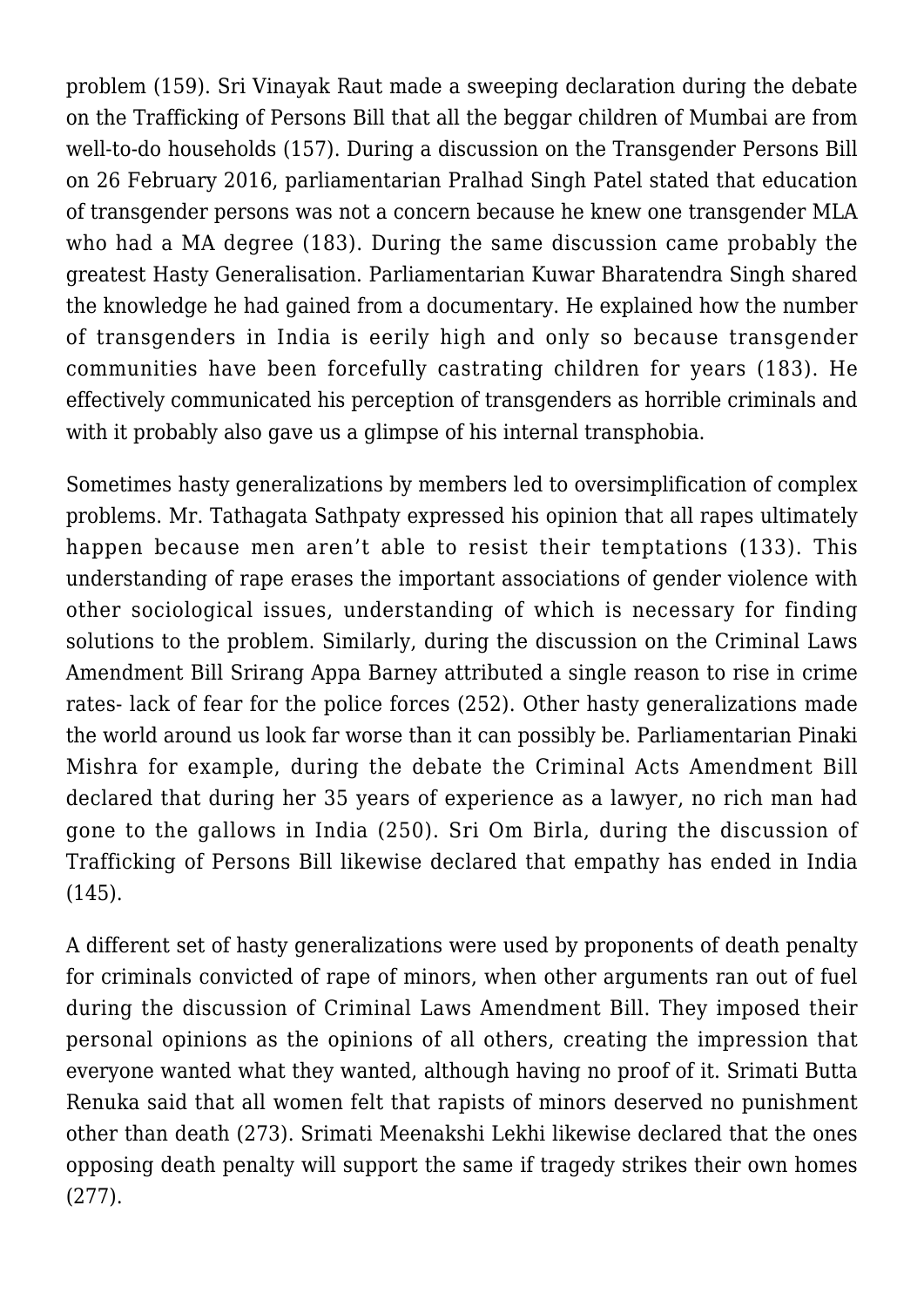Again, a different set of hasty generalizations were observed during the discussion on the Trafficking of Persons Bill regarding the nature of work that is prostitution. Several parliamentarians found it impossible to believe that a woman might engage in prostitution by her own free will. They saw the necessity of their being some compulsion. Parliamentarian Supriya Sule pointed the compulsion as often being an economic one and said, "This is not something that she does out of choice. She does that either to feed her children or to protect her family. Why else would she do it?" (175). Sri Dharambir (181) and Shrimati Lekhi were of the same opinion- each and every woman abides by, and has no intent of questioning, the laid down norms for engaging in sexual activity; if the norms were violated, that is because the woman was compelled. This reasoning forces down a set of moral values on every woman without their consent. Worse still, it invisiblizes the women who might not accept these set of morals and might freely choose to engage in prostitution. The moral nature of the argument is made clear by Srimati Lekhi's statement, "If I do not want my children to go, how can I tell somebody else's children to go? It is not a trade; it is not a profession and the country thinks very strongly that this is not a profession" (187). How she knew what the country thought, remains an open question.

# *Misquotes, Irrelevant Statements and Fiery Speeches*

A different kind of fallacy- strawman, was observed where some parliamentarians changed what another parliamentarian had actually said and attacked the changed, and easier to attack, version of the argument. While it is difficult to conclude if the parliamentarians changed their fellow members' statements willingly to make their arguments weak or it occurred as a result of genuine miscommunication, strawmans always degrade the quality of debate. For example, during the discussion on the Trafficking of Persons Bill, Srimati Meenakhshi Lekhi criticized Dr Shashi Tharoor's apparent opinion that the rescued should be sent back to their families (185).

But in actuality, the parliamentarian never said the same and had just pointed out that the rescued victims kept in shelter homes are sometimes forcefully kept away from their families. Sometimes the parliamentarians apparently provided reasonings and logics to support their arguments, but in reality, those reasonings and logics had no link with the conclusions of their arguments. This is the fallacy of irrelevant conclusion. The supporters of death penalty for rapists used irrelevant conclusions too. Parliamentarian Ravindra Babu termed the rapists "psychotics and maniacs" and gave that as a reason to justify their death penalty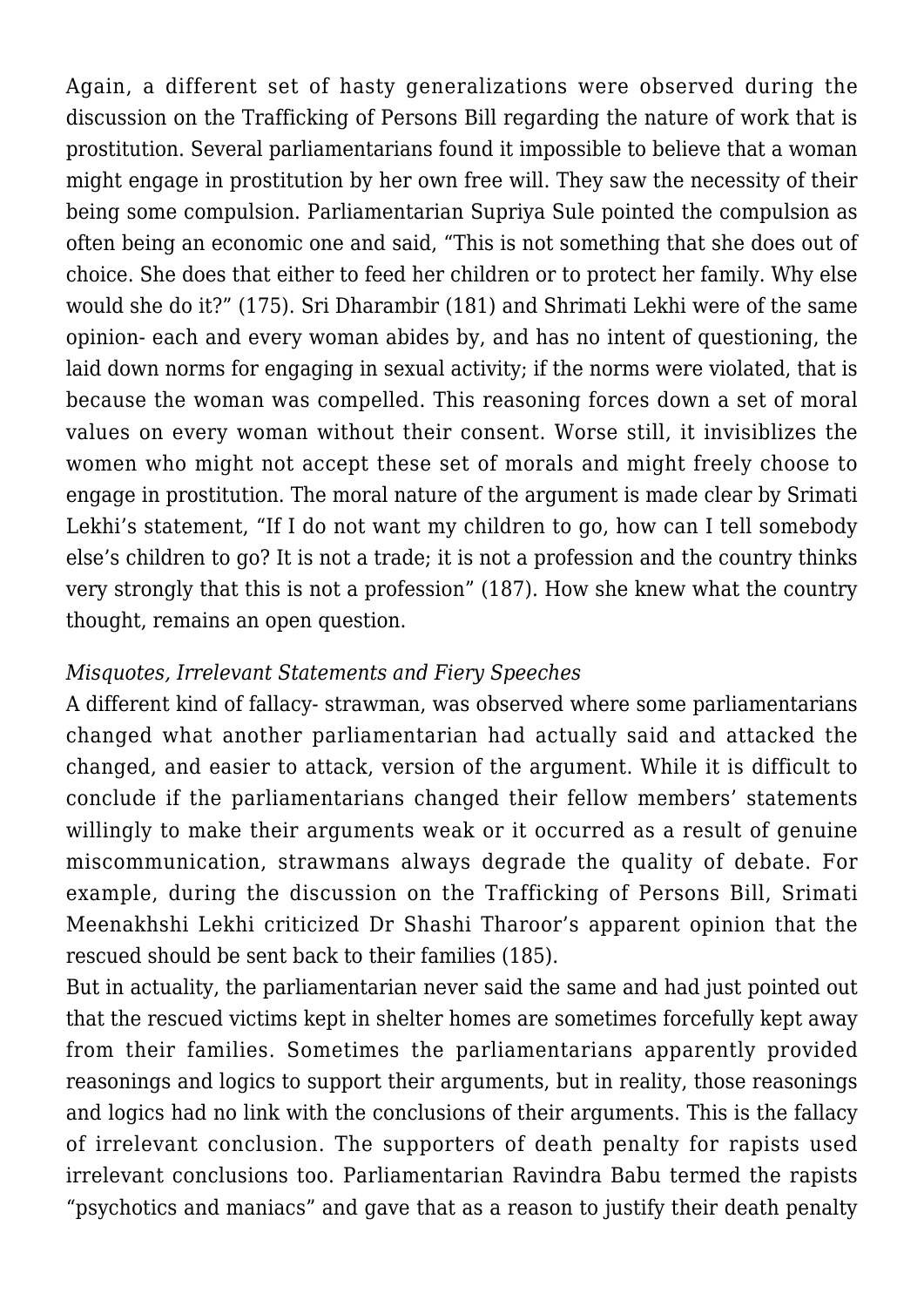(254). However, if indeed the rapists are 'psychotics and maniacs' and mentally unstable, they become less criminal and more worthy of medical treatment in place of punishment.

Another tactic that the supporters resorted to was stirring up emotions as apparent valid reasons and premises behind their arguments. They said that since it felt right, it is right. Professor Saugata Roy said that he had asked himself if he was right in supporting death penalty for child rapists and his conscience told him yes, he was; therefore, he said that the bill was no way blood thirsty and only just (244). Shrimati Supriya Sadanand Sule agreed with Prof. Saugata saying that she was wondering if the law was regressive, but then she imagined herself and her child in the place of the victim, felt what a victim would, and knew that it wasn't (270).

Parliamentarian Neoning Erring said, "…in the recent cases of Unnao and Kathua where we really felt bad" (293) and therefore death penalty was justified. Another way the fallacy of appeal to emotion is used is by stirring up feelings of guilt and pity and suppressing logical thought and speech (Tindale 2007: 113-116). As an example, we can look at what Shrimati Maneka Gandhi said while discussing the Trafficking of Persons Bill, where she puts forward a hypothetical worst -case scenario and says we have no institutions or processes to improve the situation other than passing the bill:

*How then can we sit silent and let women and children be bought and sold like slaves? When an 11-year old Tara is trafficked from her village, sold into bonded labor, beaten and burnt by her owner, how do we save her? When she is sold for marriage to a 45-year old man and raped every day for months, how do we save her? We have no institutions and no processes to do so.* (116)

# *False Causes and False Assumptions*

Another fallacy that was used is the post hoc fallacy. Here two things are assumed to have a causal relation between them just because they happen together. This often leads to an oversimplification of problems and misunderstanding of causes. This is often used to pin the blame of new societal problems on certain new changes in the society which might be positive.

Sri Harish Meena for example, during the debate on the Criminal Laws Amendment Bill said that crimes against women are increasing because of social media, television and pornography. But he made no attempt to explain how the causal relation worked (291). In some cases, the premises used by parliamentarians to support their arguments are simply false. They can be a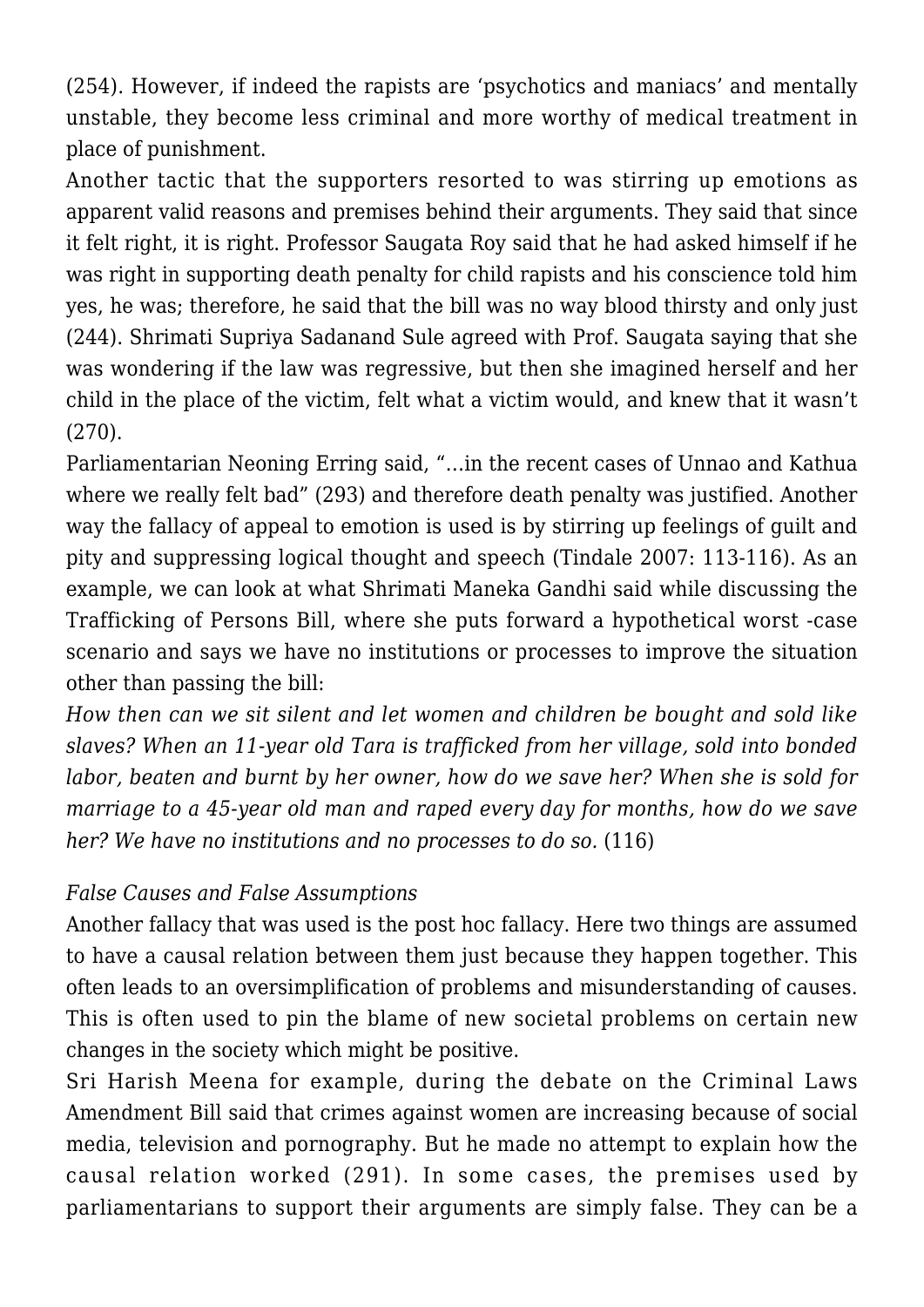result of misconceptions, wrong assumptions, mistakes or deliberate falsehoods. These arguments contain the fallacy of false presumption. For example, during the debate on Maternity Benefit Bill, Shrimati M. Vasanthi stated that there are more women than men in the country (124). During the debate on the Criminal Acts Amendment Bill, parliamentarian Ravindra Babu shared his thought that the women who are victims of rape "will never remain human beings" (255). The largest number of 'misconceptions' surrounded transgenders. Kumar Bharatendra Singh asked why we so many transgenders in India- much larger than their proportion in the world while there is no statistical basis of the claim. Another interesting misconception was seen in the speech of parliamentarian Ravindra Babu during the same debate who said, "When they prefer the same sex for their partnership, that is the first sign of a transgender", and completely mixed up gender identity with sexual orientation. The above shows how transgenders and other persons from the LGBTQ community have been completely sidelined and suppressed; so much so that glaring misconceptions regarding them exist among people's representatives and lawmakers who are making laws for them, and hardly anyone points it out when those are exposed in the highest forum of debate in the country.

## *Related Works*

Since parliaments are the highest forums of debates and the records of parliamentary debates are easily accessible, a large amount of research work surrounding parliamentary debates and discussion exist. In many cases, computerized textual analysis was performed. However, the tools of analysis used in researches vary widely. In a work titled *'Analysis of Speeches in Indian Parliamentary Debates'* by Sakala Venkata Krishna Rohit and Navjyoti Singh, an attempt is made to provide a dataset for the synopsis of Indian parliamentary debates and perform stance classification of speeches. Javed Ahmed Bhatt in his work titled *'Disruption in Proceedings of Indian Parliament: an Exploratory Study'* analyses the extent and role of disruptions in Indian Parliamentary proceedings. Jennifer E. Cheng tried to understand Anti-Racist Discourse with regard to Muslims in the Australian Parliament using the tool of Critical Discourse Analysis in her work titled *'Anti-racist Discourse on Muslims in the Australian Parliament'*. Likewise, several other woks attempt to throw light on a variety of issues using the discussions in parliaments using various tools. Very few however use 'logical fallacies' as the scope to look at parliamentary debates. The only other work which could be found to be using logical fallacies as a tool to analysis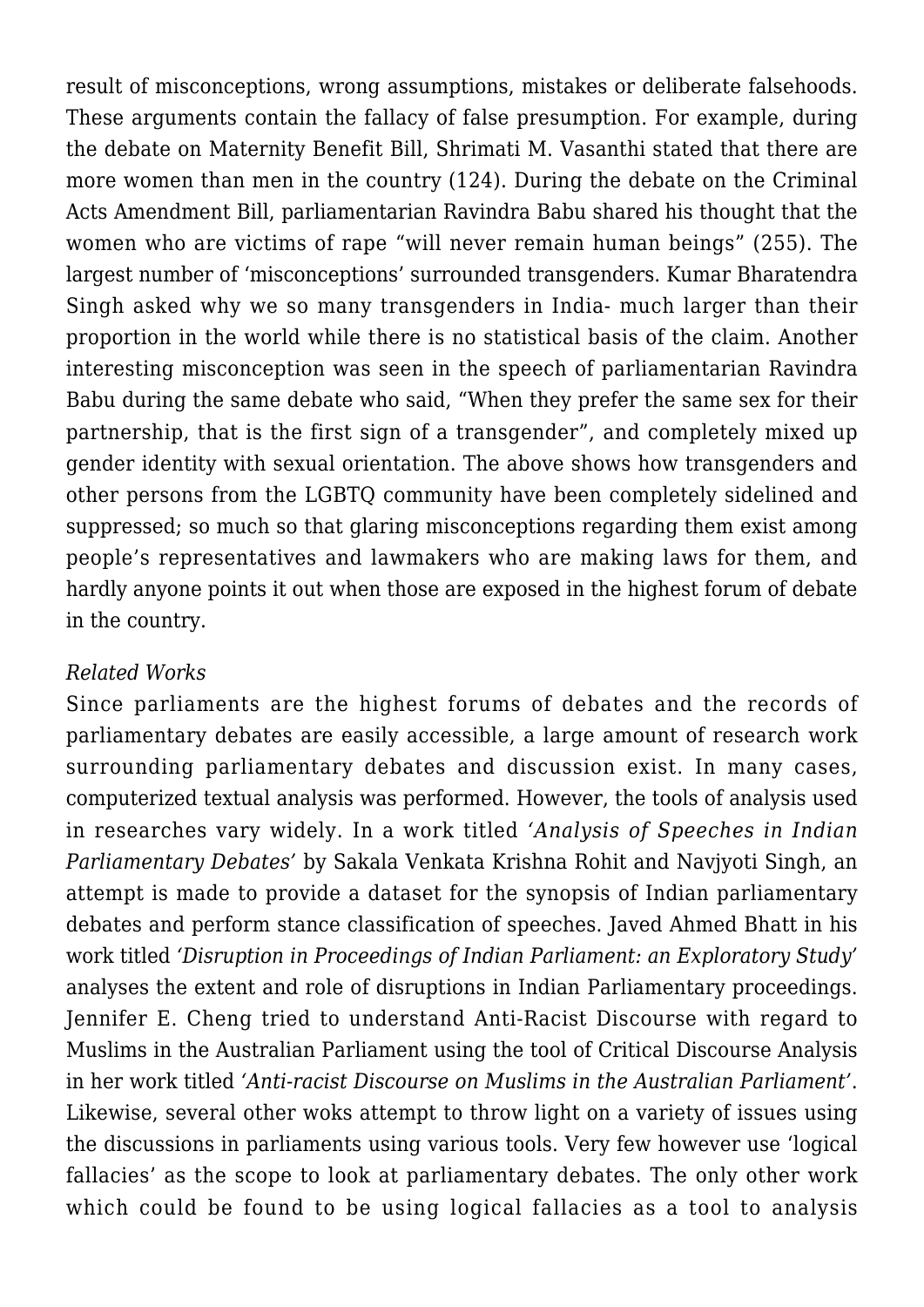parliamentary debates was one titled *'[Analysis of Fallacies in Croatian](http://rozenbergquarterly.com/issa-proceedings-2010-analysis-of-fallacies-in-croatian-parliamentary-debate/) [Parliamentary Debate](http://rozenbergquarterly.com/issa-proceedings-2010-analysis-of-fallacies-in-croatian-parliamentary-debate/)'* by Gabrijela Kišiček & Davor Stanković of University of Zagreb. It tries to understand the overall tendency of parliamentarians to commit logical fallacies and if and how differences in the same exist with regard party lines and official position. It uses a much more

quantitative approach and is less engaged in attempting to throw light on other social issues using the analysis of fallacies. The tool of logical fallacies have been widely used however by media outlets to analyze discourse outside the parliament like speeches by politicians, reports and other documents.

## *Conclusion*

On the whole, 11 Red Herrings were committed in the debates taken into account. 12 Slippery Slopes, 8 Ad Hominems, 24 Hasty Generalizations, 3 Strawman fallacies, 4 Irrelevant Conclusions, 4 Appeal to Emotions, 1 Post Hoc Fallacy and 9 False Presumptions were also committed. It must be remembered that only the written records of the debates were analyzed, where by and large only the statements of the members recognized by speaker are included. If the analysis occurred based on videos, the number of fallacies found might have been higher.

It is very difficult to know if members actually knew that they were committing fallacies and not making any true contribution to the discussion of the house while committing them. A parliamentarian might commit a red herring fallacy during the discussion on a bill in his attempt to put forward a point he couldn't put forward during the Zero Hour. A parliamentarian might commit a hasty generalization believing that is not a generalization but a scientific truth.

However, these breaks in the logical chain of parliamentarians help us get a glimpse of their inner thoughts and assumptions, and through the understanding of those in our representatives, we can try to understand the same of our country.

Many have recently commented that a quality of debate in the houses of the parliament has fallen *[viii]* . The veracity of the opinion can be tested through a comparative analysis of debates under the light of logical fallacies. Our representatives in the parliament make the laws of the country and many of them are also involved in policy making and implementation. Hence it is important for us to pay adequate attention to them and their ideas, and also point out their mistakes when committed and strive for better service on their part. An important tool to help us in the same can be an understanding of logical fallacies.

*Notes*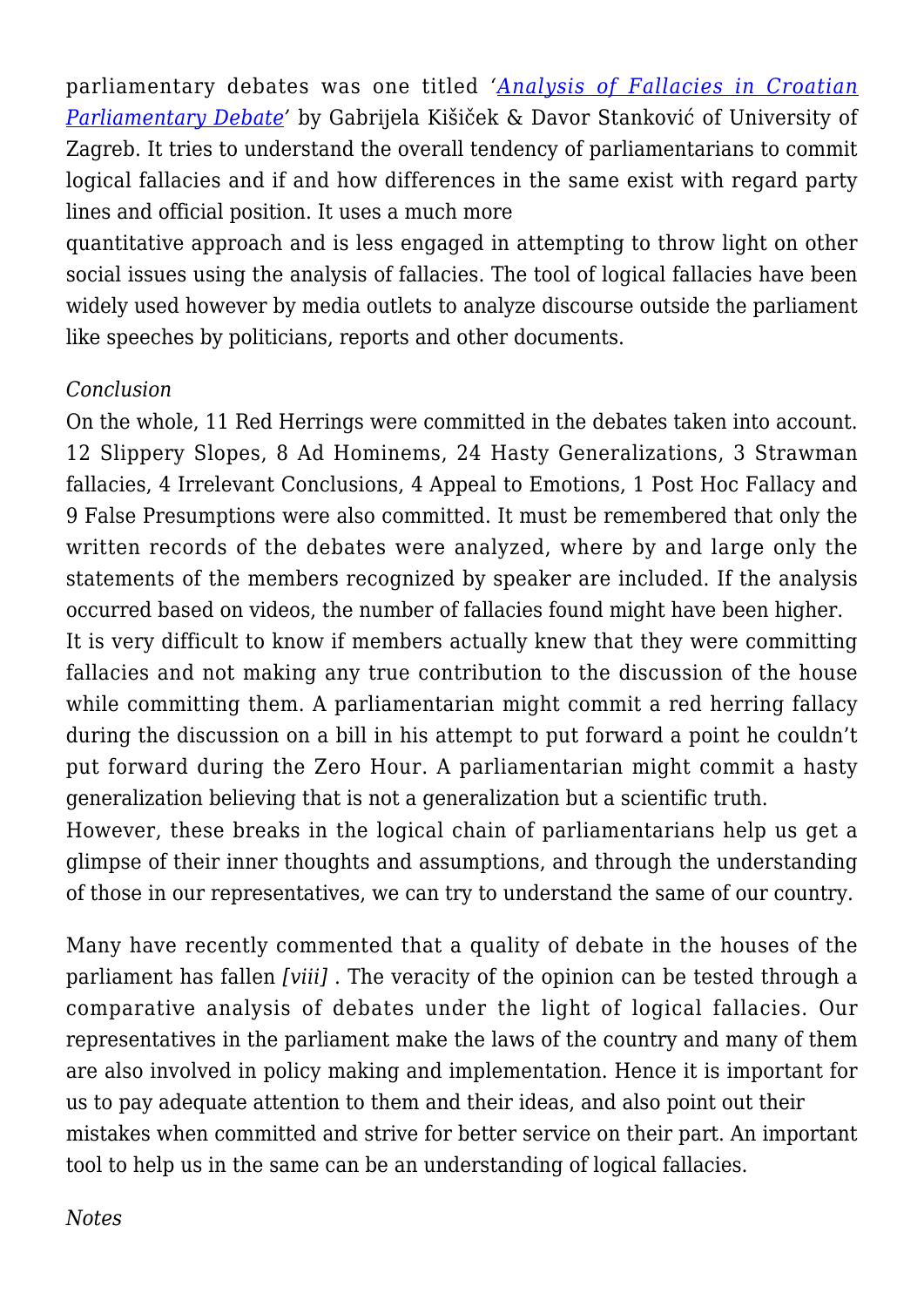1. Aristotle was the first to begin categorizing fallacies in a systematic way, first under the title of 'sophistical refutations', in a work of that title which provided a list of 13 fallacies, and later with a revised list in 'The Rhetoric'. There is also a treatment of fallacy in his work 'Prior Analytics'.

2. Fallacies are largely classified into formal and informal fallacies. This paper deals with informal fallacies because no formal fallacy could be found in the relevant texts. Informal fallacies are the ones mostly committed during verbal speeches.

3. The list only includes those fallacies which were found in the relevant texts. There are a large number of other recognized fallacies.

4. The verbatims of the parliamentarians' speeches are recorded during Lok Sabha proceedings and are made available in <http://loksabhaph.nic.in/Debates/textofdebate.aspx>within a few days. The records mostly only include the speeches of the speakers recognized by the honorable Speaker of Lok Sabha and are subject to his/her demands for deletion and edition of content. Recordings of each day of Lok Sabha proceedings are

available in separate documents. The discussion regarding the Maternity Benefit (Amendment) Bill is available in

[http://loksabhaph.nic.in/Debates/textofdebate.aspx?tab=1&lsno=16.](http://loksabhaph.nic.in/Debates/textofdebate.aspx?tab=1&lsno=16) The debate on the Criminal Law (Amendment) Bill is available in

[http://loksabhaph.nic.in/Debates/textofdebate.aspx?tab=1&lsno=16.](http://loksabhaph.nic.in/Debates/textofdebate.aspx?tab=1&lsno=16) The debate on the Trafficking of Persons (Prevention, Protection and Rehabilitation) Bill is available in [http://loksabhaph.nic.in/Debates/textofdebate.aspx?tab=1&lsno=16.](http://loksabhaph.nic.in/Debates/textofdebate.aspx?tab=1&lsno=16) The debate on the Rights of Transgender Persons Bill which occurred on 29 April 2016 is available

in<http://loksabhaph.nic.in/Debates/textofdebate.aspx?tab=1&lsno=16>. The debate on the Rights of Transgender Persons Bill which occurred on 26 February 2016 is available

in<http://loksabhaph.nic.in/Debates/textofdebate.aspx?tab=1&lsno=16>. The parent website where the documents are available is maintained by National Informatics Centre (NIC).

5. The percentage is the percentage of words out of the total number of words of her full speech she had used up in the Red Herring.

6. The numbers within brackets represent the page number of the document which contains the debate where the relevant speech can be found.

7. In all cases where the date is not mentioned, debate or discussion on the Transgender Persons Bill refers to the Lok Sabha debate on the bill which took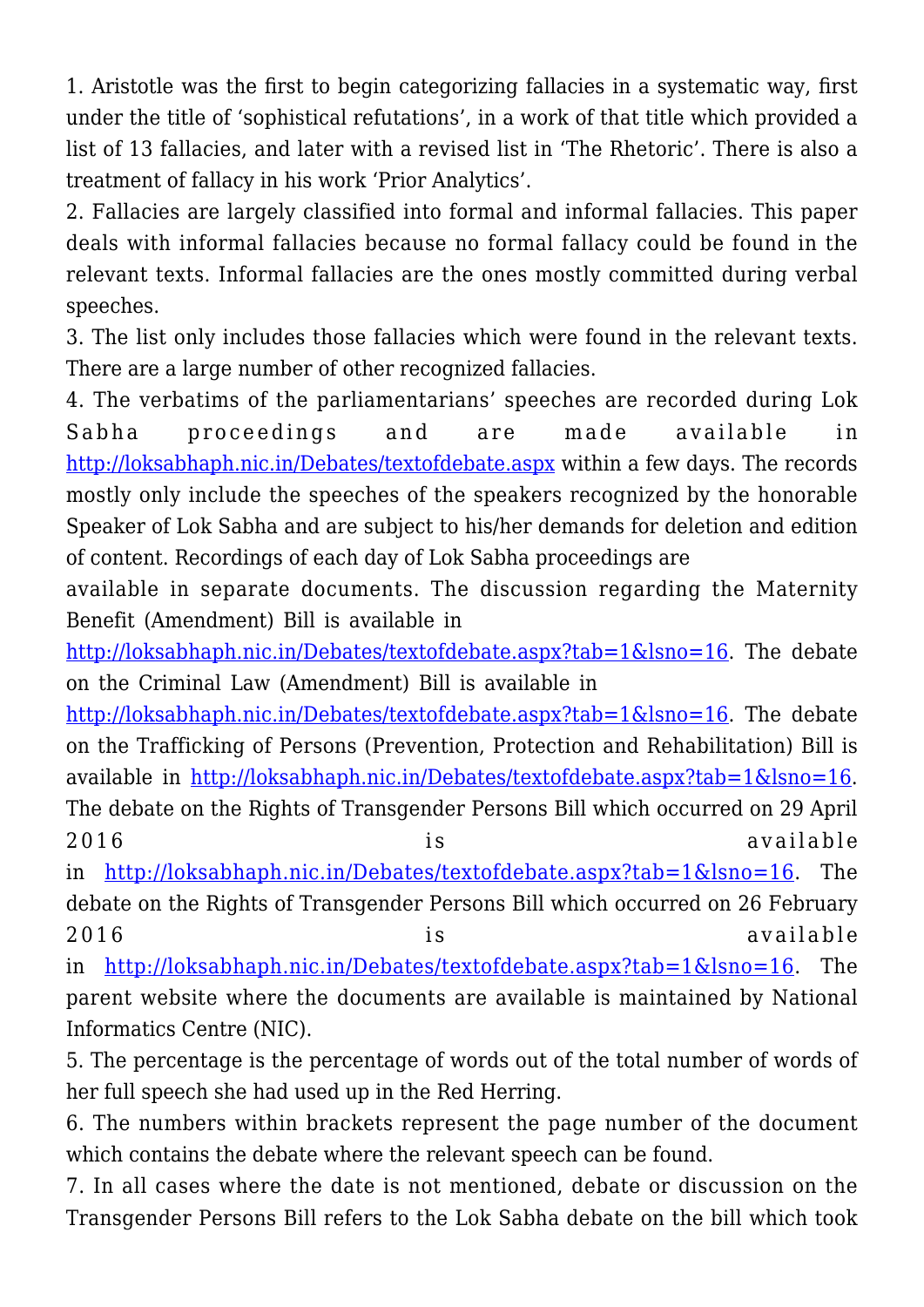place on 29 April, 2016.

8. On 1 January 2019 the prime minister of India, Sri Narendra Modi told the news agency ANI in an interview that the quality of debates in the Lok Sabha is decreasing. Many other groups and public figures have expressed similar opinions.

# *Works consulted*

Bhatt, Javed (2019): "Disruption in Proceedings of Indian Parliament: an Exploratory Study", *International Journal of Recent Technology and Engineering*, Volume-7, Issue-6S5, April 2019, URL<https://www.ijrte.org/wp-content/uploads/papers/v7i6s5/F10770476S519.pdf>

Cheng, Jennifer (2017): *Anti-racist Discourse on Muslims in the Australian Parliament*, Amsterdam: John Benjamins Publishing.

Cohen, Morris and Ernest Nagel (1998): *An Introduction to LOGIC and SCIENTIFIC METHOD*, New Delhi: Allied Publishers

Copi Irving, et al. (2014): *Introduction to Logic*, Fourteenth Edition, London: Pearson Education

Dube, Leela (1996): *"Caste and Women", Caste: Its twentieth century avatar*, New Delhi: Penguin, pp 1-27.

Hamblin, Charles (1970): *Fallacies*, London: Methuen

Kisicek, Gabrijela and Davor Stankovic (2010): "ISSA Proceedings 2010: *Analysis Of Fallacies in Croatian Parliamentary Debate*", Rozenberg Quarterly The Magazine, URL-

[http://rozenbergquarterly.com/issa-proceedings-2010-analysis-of-fallacies-in-croati](http://rozenbergquarterly.com/issa-proceedings-2010-analysis-of-fallacies-in-croatian-parliamentary-debate/) [an-parliamentary-debate/](http://rozenbergquarterly.com/issa-proceedings-2010-analysis-of-fallacies-in-croatian-parliamentary-debate/)

Kumar, Radha (1999): "From Chipko to Sati: The Contemporary Indian Women's Movement", *Gender and Politics in India*, New Delhi: Oxford University Press, pp-342-369

Merry, Sally E. (2009): *Gender Violence: A Cultural Perspective*, New Jersey: John Wiley and Sons

Rohit, Sakala and Navjyoti Singh (2018): "Analysis of Speeches in Indian Parliamentary Debates", arXiv, Cornell University, URL<https://arxiv.org/pdf/1808.06834.pdf>

The Lok Sabha Secretariat (2017): "*Debate on the MATERNITY BENEFIT (AMENDMENT) BILL, 2016*", Sixteenth Series, Vol. XXII, Eleventh Session,

March 09, 2017, p. 620-725